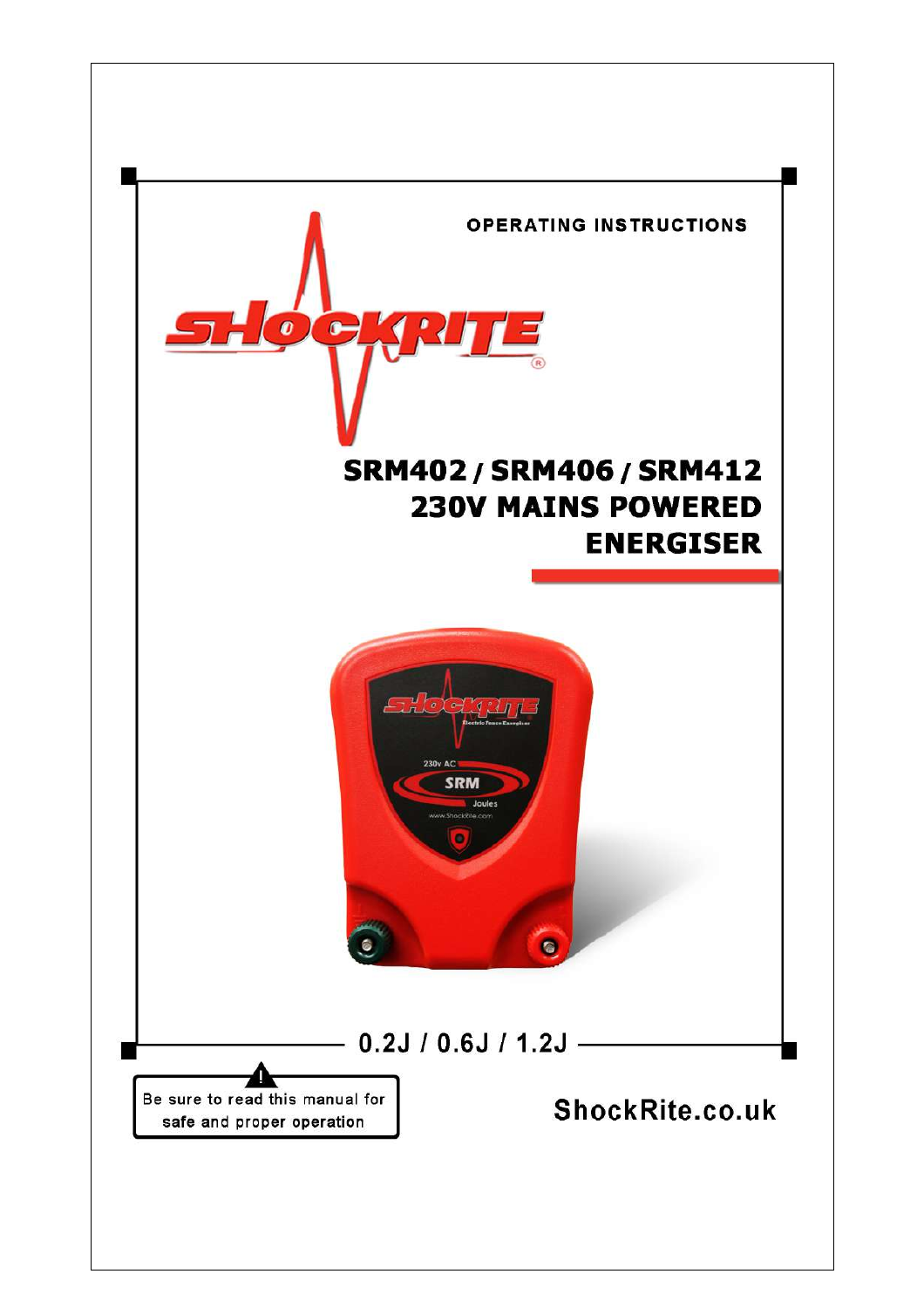# <span id="page-1-0"></span>**Contents**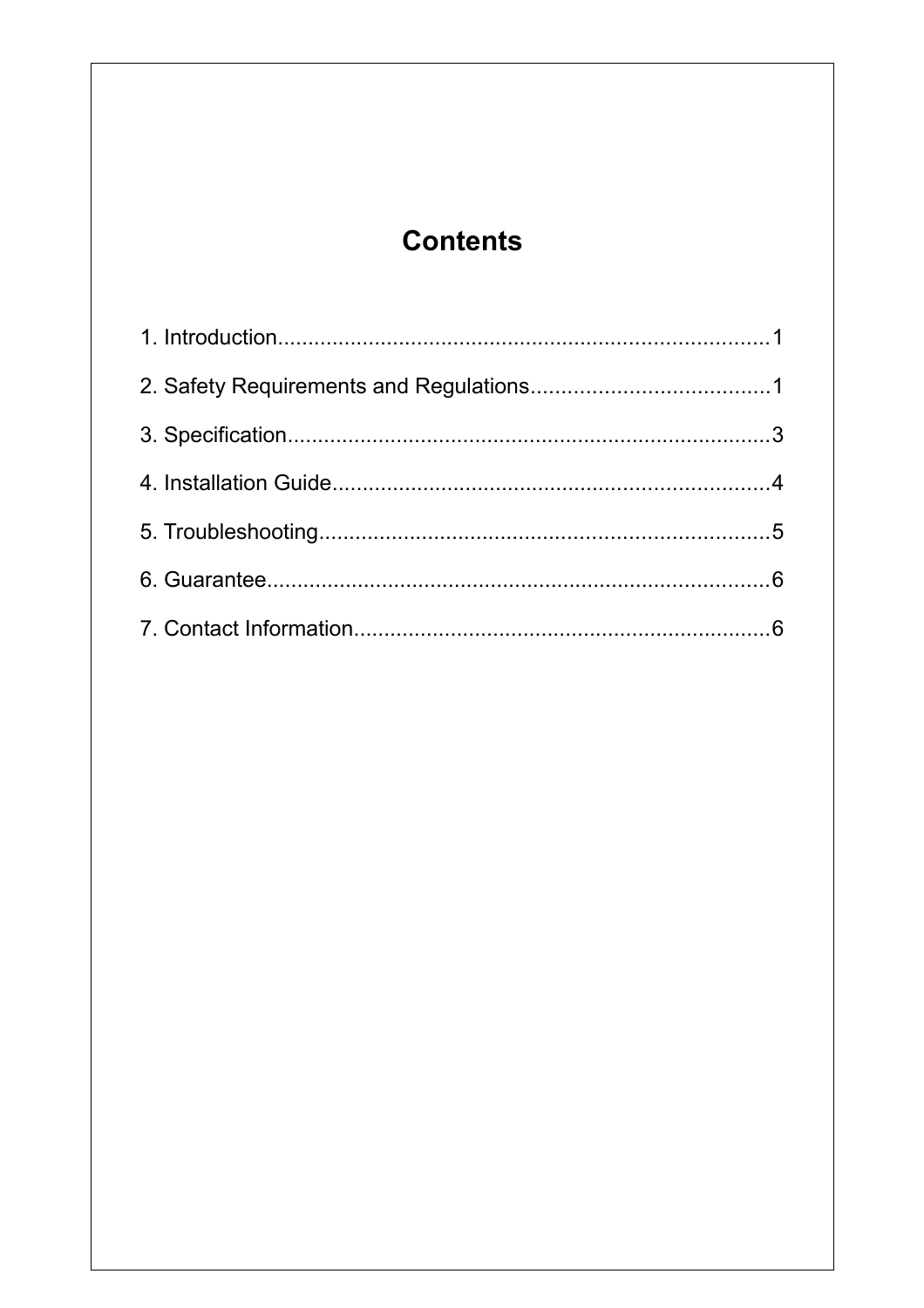### <span id="page-2-1"></span>**1. INTRODUCTION**

Thank you for buying a ShockRite electric fence energiser. This energiser has built-in lightning protection devices to reduce the risk of lightning damage, and has built-in RFI (Radio Frequency Interference) suppressed circuitry. If for any reason you are not happy with your purchase, please return the energiser to your supplier within 30 days of purchase and we will give you a full refund.

Please read this manual carefully before installation.

<span id="page-2-0"></span>This manual refers to ShockRite electric fence energisers SRM402, SRM406, and SRM412.

### **2. SAFETY REQUIREMENTS AND REGULATIONS**

**WARNING: Please read the following installation requirements and regulations:**

- **•** Ensure energiser is turned off before touching fence.
- For animal use only, warning signs must be displayed.
- Make sure energiser is well earthed in continuously damp soil.
- Poor earthing, insulation or excessive vegetation will reduce the effectiveness of the energiser.
- Do NOT climb over, through or under a multi-wire electric fence. Use a gate or a specially designed crossing point.
- Avoid electric fence configurations that are likely to lead to the entanglement of animals or people.
- The energiser must be installed in a shelter and the power supply cord must not be handled when the ambient temperature is below +5 deg C.
- Electric fences should be installed and operated so that they cause no electrical hazard to persons, animals or their surroundings.
- Children or infirmed persons must be supervised at all times.
- Do not place combustible materials near the fence or energiser connections. In the event of a fire, the energiser must be disconnected.
- Do not dismantle or attempt to make any changes to the energiser yourself.
- Do not supply an electric fence from two separate energisers or from independent fence circuits of the same energiser.
- Only one energiser at a time can be connected to any fence.
- The minimum distance allowed between two separate electric fences powered by their own energiser is 2.5m, should these fences need to be connected this can only be done using non conductive material.
- Do not electrify barbed or razor wire.
- In areas of public access, use an electric fence warning sign every 10m (33ft) to identify the electrified wire(s).
- Crossing with overhead power lines should be avoided wherever possible. If such a crossing cannot be avoided, it should be made underneath the power line and at right angles.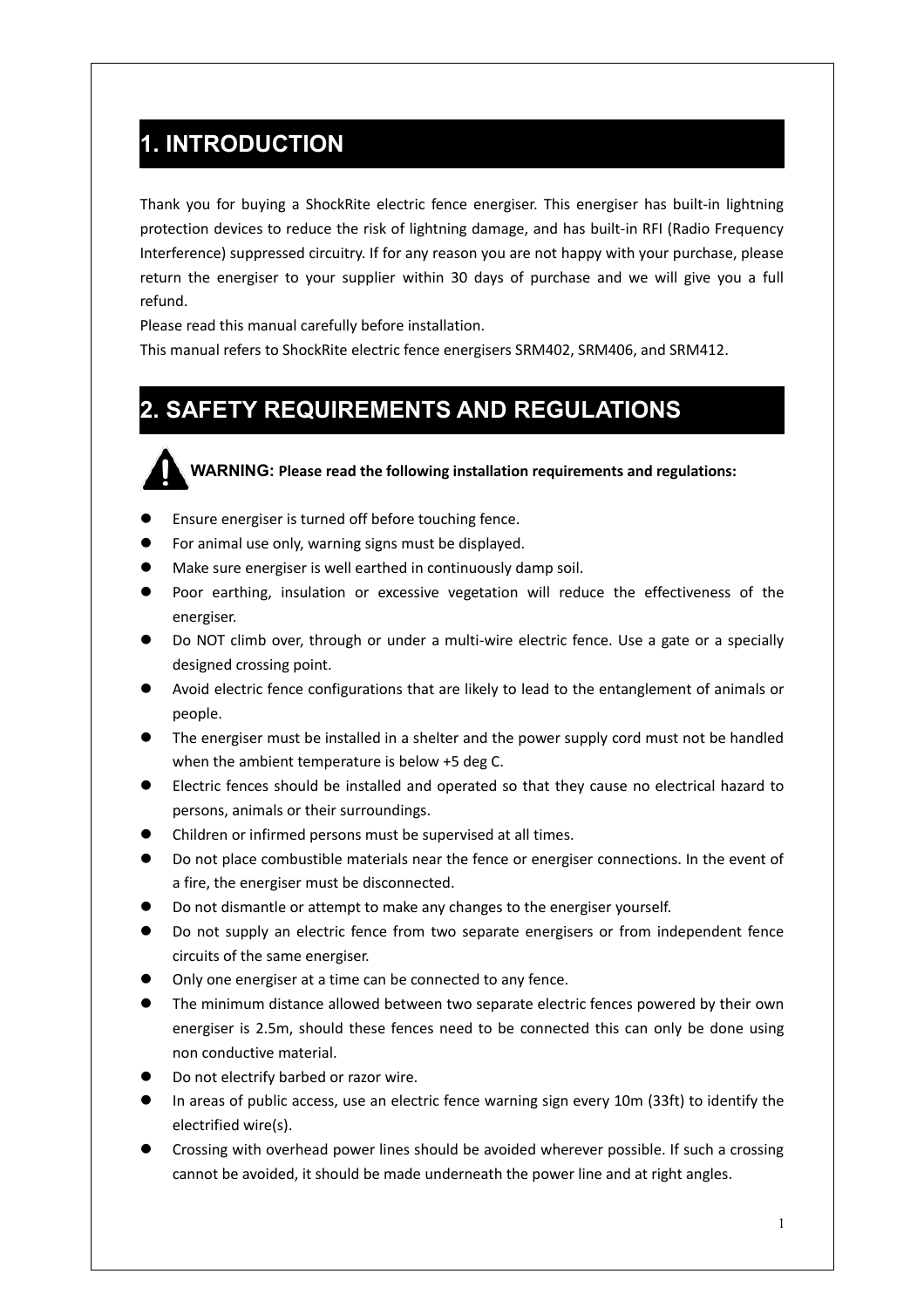If connecting leads and electric fence wires are installed near an overhead power line, the clearances should be not less than those shown below:

| <b>Power Line Voltage</b> | <b>Clearance</b> |
|---------------------------|------------------|
| (Voltage)                 | (Metres)         |
| <b>Under 1,000</b>        |                  |
| Between 1,000 and 33,000  | л                |
| Over 33,000               |                  |

 If connecting leads and electric fence wires are installed near an overhead power line, their height above the ground should not exceed 3m.

This height applies either side of the orthogonal projection of the outermost conductors of the power line on the ground surface, for a distance of:

- 2 metres for power lines operating at a nominal voltage not exceeding 1,000 volts;
- 15 metres for power lines operating at a nominal voltage exceeding 1,000 volts.
- Electric animal fences intended for deterring birds, household pet containment or training animals such as cows need only be supplied from low output energisers to obtain satisfactory and safe performance.

 For electric animal fences intended for deterring birds from roosting on buildings, no electric fence wire should be connected to the energiser earth electrode. A warning sign should be fitted to every point where persons may gain ready access to the conductors.

 Fence wiring should be installed well away from any telephone line, telegraph line or radio aerial.

**Caution:** Arcing on the fence will cause radio interferences. Vegetation and other causes of arcing must be removed and maintained.

- The size of the warning sign must be at least 100mm x 200mm.
- The background colour of both sides of the warning sign should be yellow. The text on the sign should be black and should show either:
	- "CAUTION: Electric Animal Fence" or,
	- $-$  The symbol shown:



 The inscription must be indelible, inscribed on both sides of the warning sign and have a height of at least 25mm.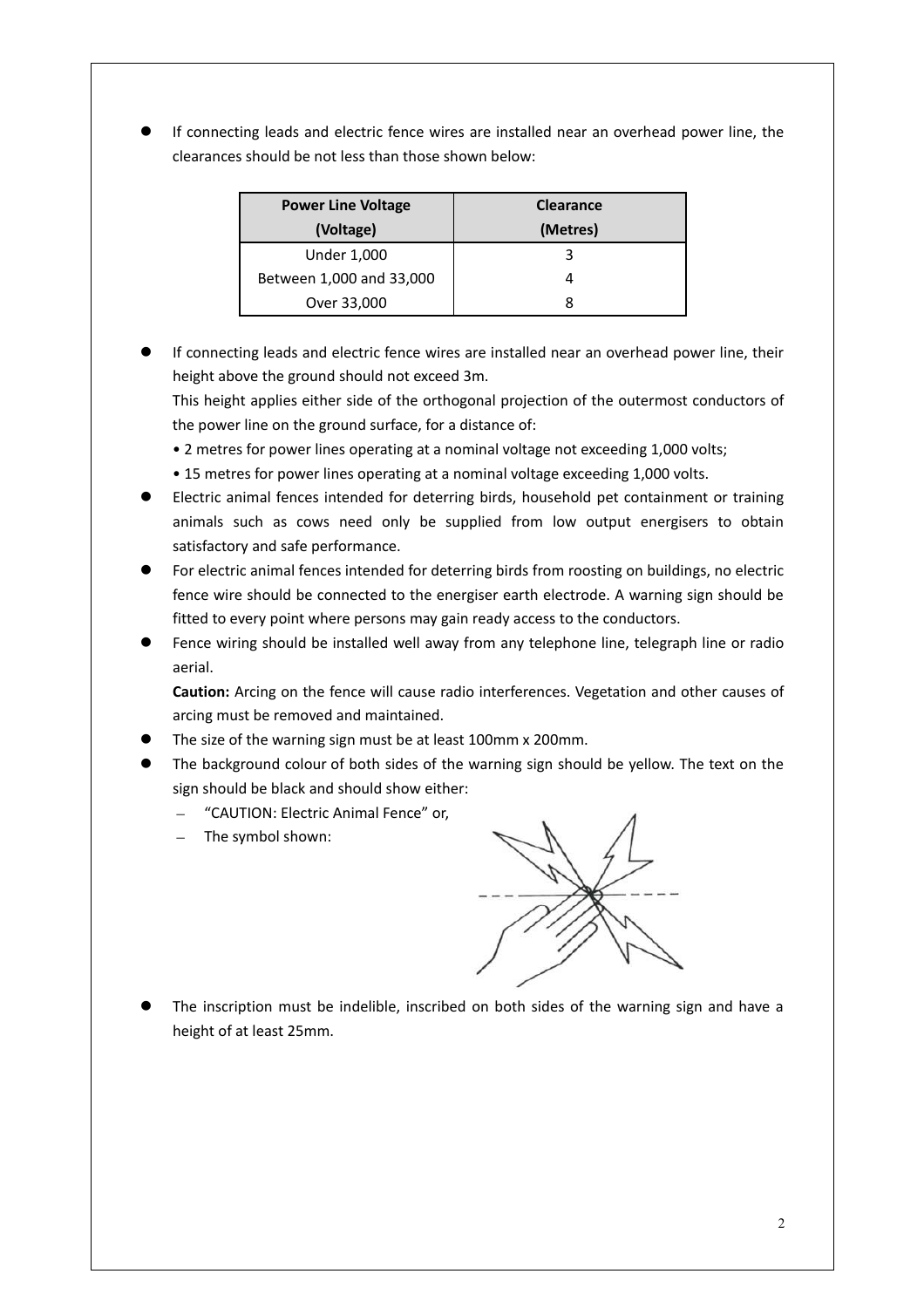# <span id="page-4-0"></span>**3. SPECIFICATION**

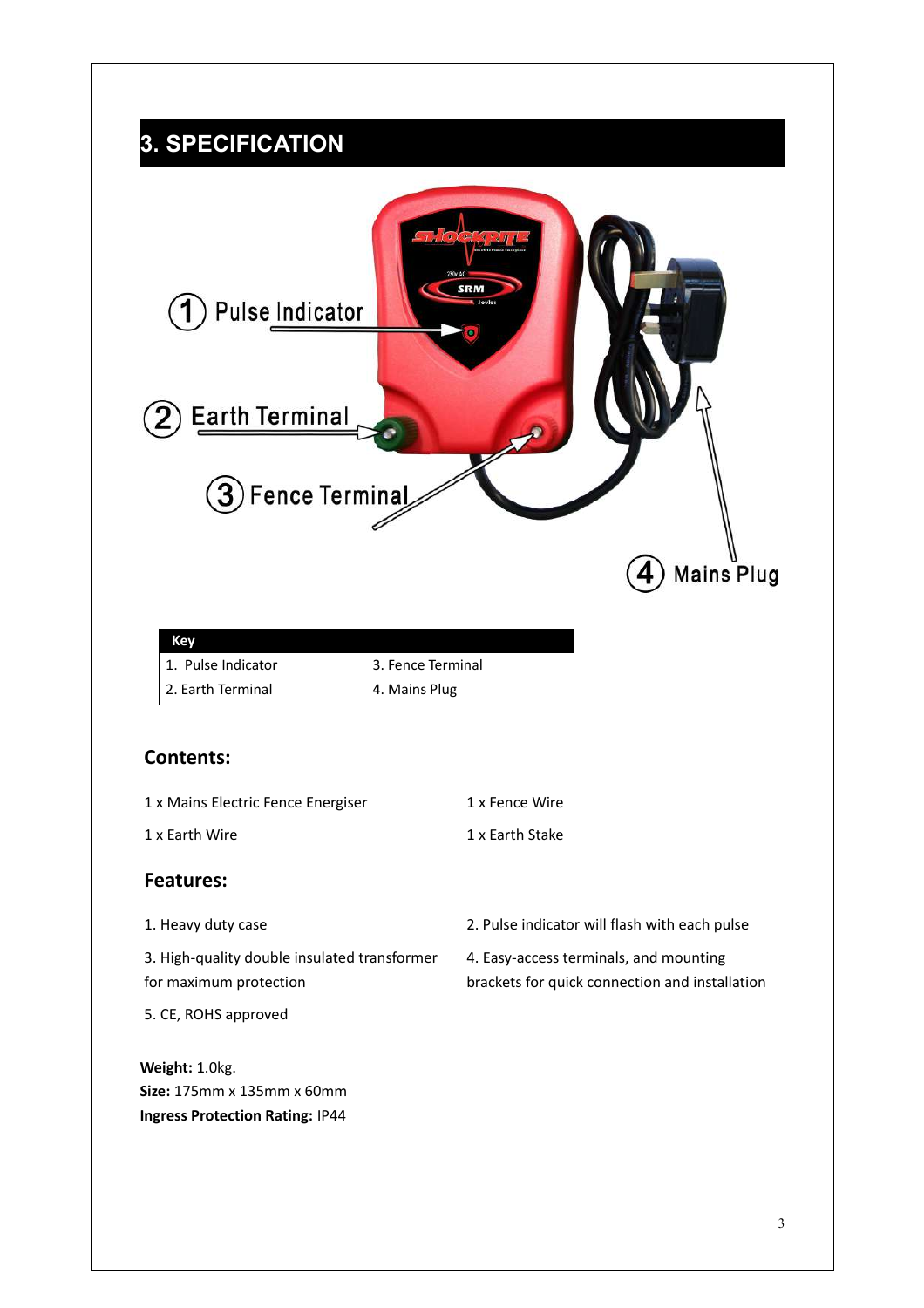#### **Characteristics:**

| <b>Model</b>  | Output        | <b>Stored</b> | <b>Power</b>  | <b>Power</b> | Open         | 500 Ohm      | <b>Power</b> |
|---------------|---------------|---------------|---------------|--------------|--------------|--------------|--------------|
| <b>Number</b> | <b>Energy</b> | <b>Energy</b> | <b>Source</b> | Consumption  | <b>Volts</b> | Load         | Length       |
|               | (Joules)      | (Joules)      |               |              |              | <b>Volts</b> | (km)         |
| <b>SRM402</b> | 0.2           | 0.25          | 230V          | 0.6W         | 8,500        | 4,200        | 3            |
| <b>SRM406</b> | 0.6           | 0.7           | 230V          | 1.0W         | 9,500        | 4.500        | 10           |
| <b>SRM412</b> | 1.2           | 1.3           | 230V          | 1.5W         | 9,500        | 5,100        | 20           |

<span id="page-5-0"></span>\*\*Distance is based on single strand high tensile galvanized wire (no vegetation)

# **4. INSTALLATION GUIDE**



#### *(Image for illustration purposes only)*

#### **Step 1. Mounting the Energiser**

The energiser should be mounted upright indoors, near a wall socket, using the mounting brackets provided on the rear of the energiser (or mount energiser in a weatherproof environment). Install where there is no risk of the energiser incurring fire or mechanical damage.

#### **Step 2. Connection to Earth and Fence**

Connect the green terminal to the earth stake using connection cable provided.

The most effective place for an earth system is in continuously damp soil at least 10m away from the building, to ensure there is no interference with the building's main safety earth.

Connect the energiser's red terminal to the fence using the red connection cable provided.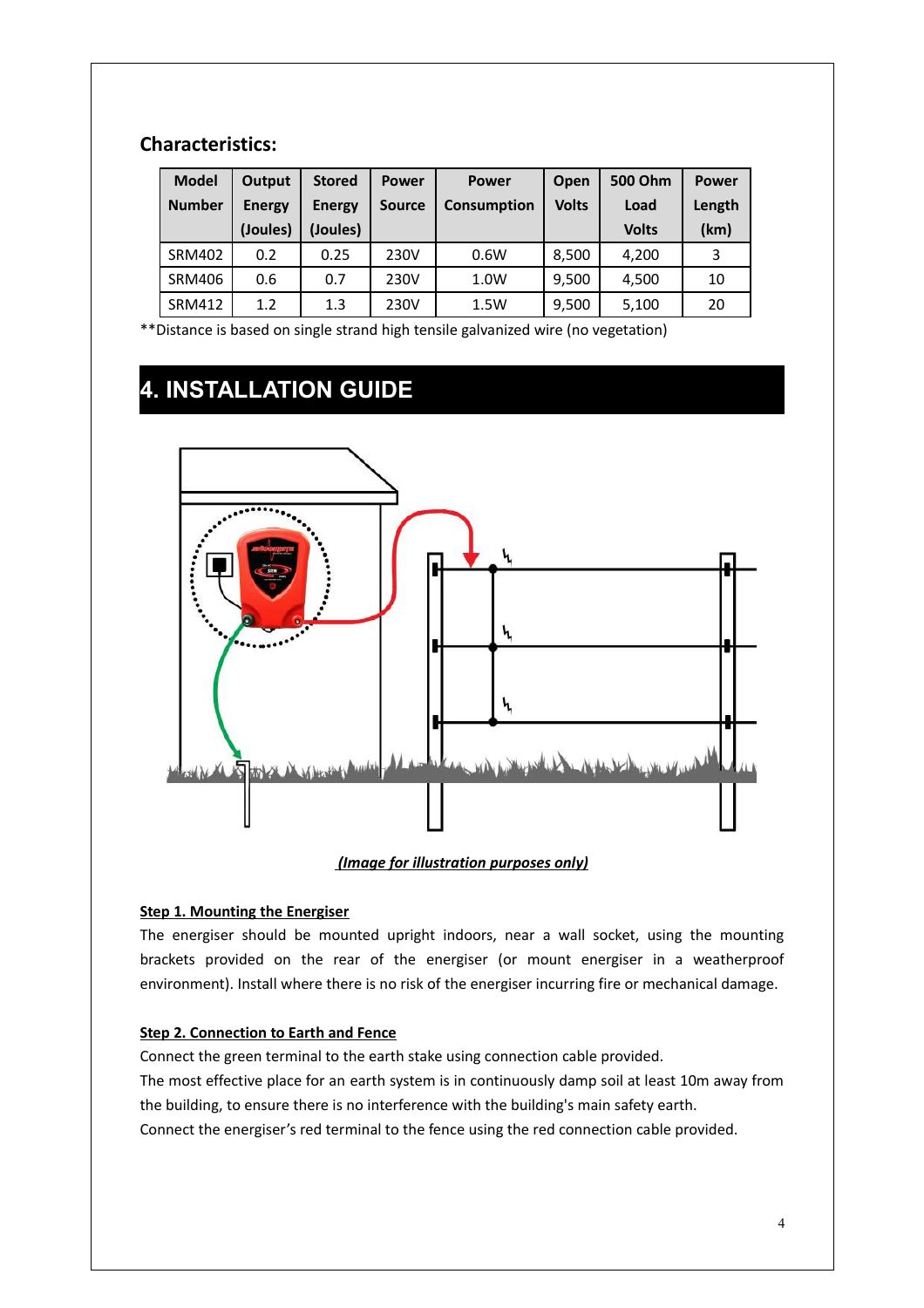#### **Step 3. Connecting to Power Supply**

After all installation checks have been carried out, connect to mains using the plug provided. The pulse indicator will flash green every 1.5 seconds to show that the energiser is operating.

If the connection cables provided are not long enough to reach the earth stake or fence from where your energiser is mounted, please use electric fence double-insulated lead out cable to extend your connections.

# <span id="page-6-0"></span>**5. TROUBLESHOOTING**

| <b>Fault</b>      | <b>Possible Cause(s)</b> | <b>Solution</b>                          |
|-------------------|--------------------------|------------------------------------------|
| Energiser doesn't | Power is off             | Check power supply                       |
| operate           | The fuse is broken       | Replace fuse in plug                     |
|                   | Faulty energiser         | Have the energiser repaired. Contact     |
|                   |                          | your supplier                            |
| Electric fence    | <b>Energiser faulty</b>  | 1. To check, turn off the energiser      |
| voltage is below  |                          | 2. Then disconnect the cables going to   |
| 3,000V or your    |                          | the fence and earth                      |
| stock are         |                          | 3. Turn the energiser back on            |
| escaping          |                          | 4. Then measure the voltage between      |
|                   |                          | the 2 terminals (fence and earth) on the |
|                   |                          | energiser with a digital fence tester    |
|                   |                          | (place a probe onto the "-" earth        |
|                   |                          | terminal and a probe onto the "+" fence  |
|                   |                          | terminal)                                |
|                   |                          | 5. If the tester reads less than 4,000   |
|                   |                          | volts, the energiser is the problem      |
|                   |                          | 6. If the tester reads more than 4,000   |
|                   |                          | volts, the fence is the problem and the  |
|                   |                          | energiser is working properly            |
|                   | Inadequate earthing      | Improve the earth system by adding       |
|                   |                          | more galvanized earth stakes to the      |
|                   |                          | earth system until the earth voltage is  |
|                   |                          | 200V or below                            |

**Warning:** Do not dismantle the unit to repair. Please contact your supplier.